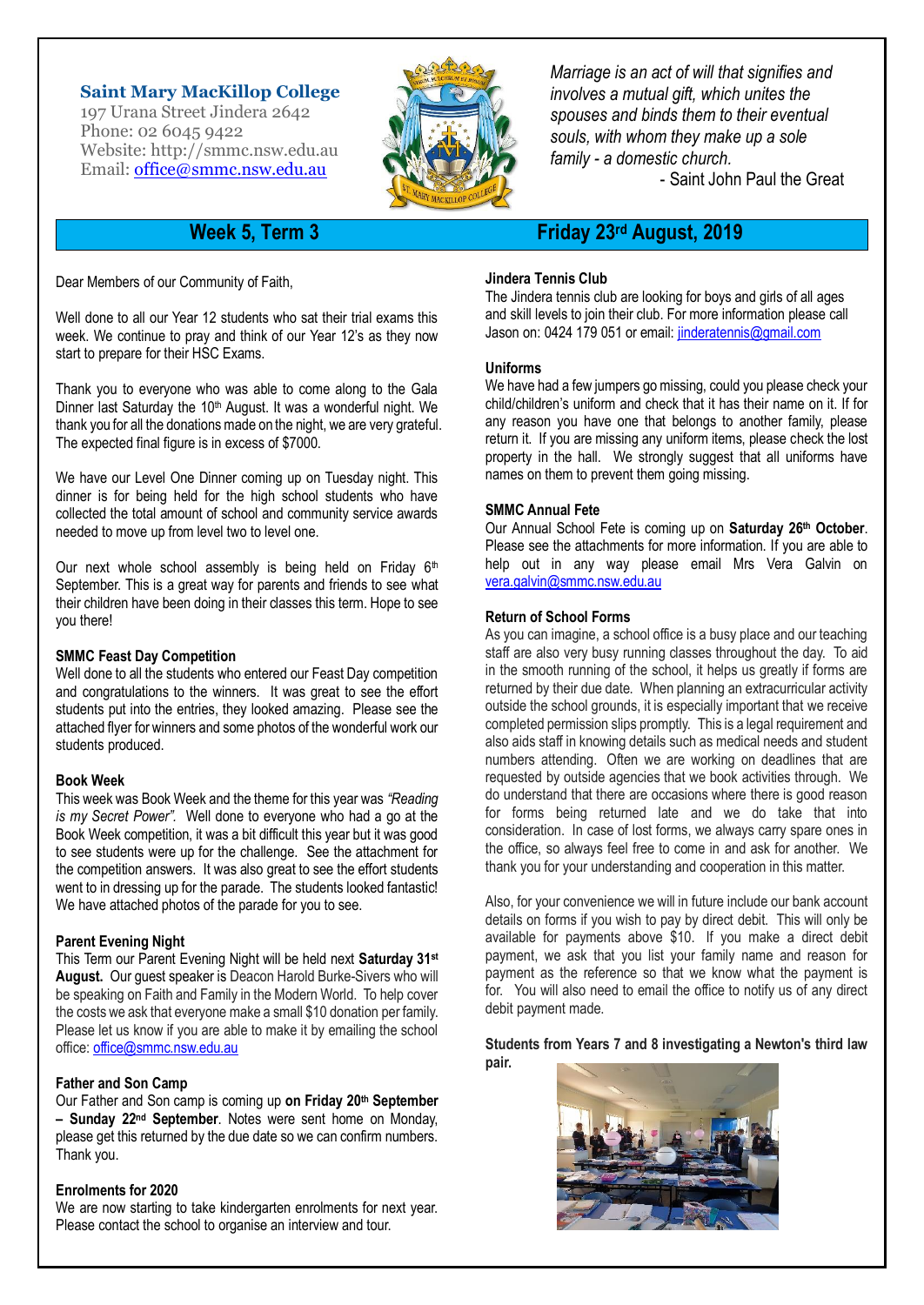# **2019 Dates for your diary…**

### **Term 3 – Tuesday 23rd July – Friday 27th September (10 Weeks)**

- Wednesday 28th August Alison from Pauls Ski Hire, Student fitting
- Friday 30th August Yr 9-12 Snow Trip
- Saturday 31st August Parent Evening Night
- Tuesday 3rd September ICAS, Digital Technologies
- Wednesday 4th September MacKillop Cup
- Thursday  $5<sup>th</sup>$  September ICAS Science
- Friday 6th September School Assembly
- Tuesday 10th September ICAS Writing
- Thursday 12th September ICAS Spelling
- Friday 13th September School Concert 7.00pm
- Monday 16<sup>th</sup> September- Thursday 19<sup>th</sup> September Year 11 Exams
- Tuesday 17th September ICAS English
- Thursday 19th September ICAS Mathematics
- Friday 20th Sunday 22nd September Father and Son Camp
- Friday 27th September Last Day of Term 3 **Term 4 – Monday 14th October – Thursday 5th December (8 Weeks)**
- Saturday 26th October School Fete
- Friday 1st November All Saints day
- Monday 18th Friday 22nd November Primary Intensive Swimming

# **Curriculum Corner – Mrs Lauren Graovac**



This term the Year 5 students have been practicing drama! The focus for them has been on creating comedy. The students have been unpacking "the ingredients of a comedic performance" and exploring the question "What makes something funny?" The students have been participating in various drama games and activities and have created short improvisation skits to practice and experiment with these elements of comedy.

The boys and girls have also been divided into two groups and each group has been given a comedic play to learn and then present at the end of the term. They each have been given scripts to learn and they have all been doing so well in creating and refining their characters to enhance the comedy within the play.